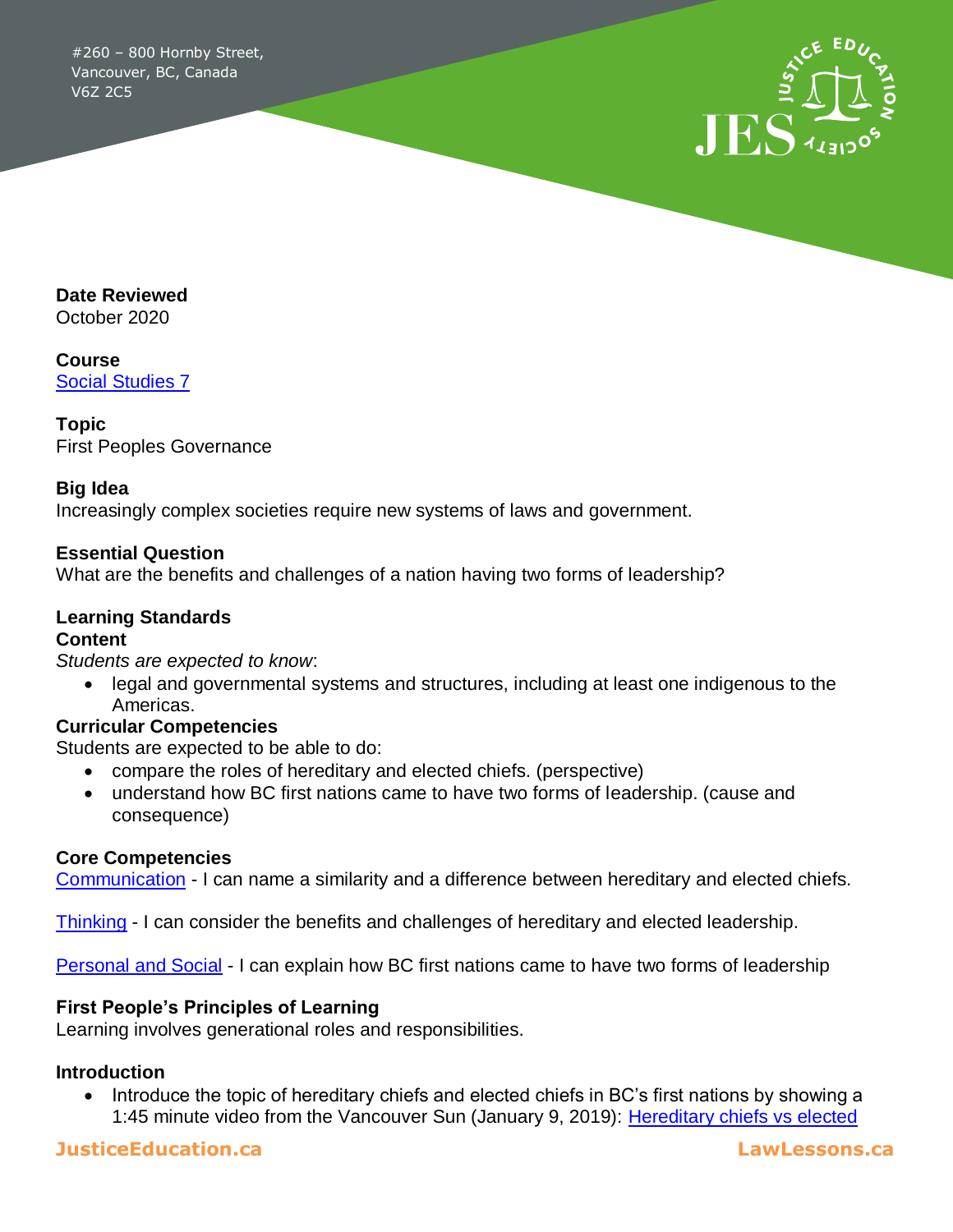[band councils: a thorny issue.](https://www.youtube.com/watch?v=IKgydmNmSH0&feature=emb_logo)

- Ask students:
	- o What is the difference between a hereditary chief and an elected band councils? *(Hereditary chiefs inherit their role. Elected band councils are chosen by the band to make decisions for a set amount of time)*
	- o What is the conflict in this video? *(Elected band councils gave permission for a natural gas pipeline to be built through Wet'suwet'en territory. A group of hereditary chiefs are against the project.)*
	- o What makes this a complicated issue? *(Question of who has the right to make decisions about what happens on traditional First Nation's land.)*

### **Pre-Assessment**

[Think-Pair-Share](https://teaching.utoronto.ca/teaching-support/active-learning-pedagogies/active-learning-adapting-techniques/think-pair-share/) strategy:

- Think of an example of hereditary leadership. *(eg. Queen)*
- Think of an example of elected leadership. *(eg. Prime Minister)*
- What are the strengths of each of these forms of leadership? *(Hereditary leadership provides preservers traditions and culture. Elected leadership allows people to select their leaders and these leaders are accountable to the people.)*
- What are the challenges of each of these forms of leadership? (*A hereditary leader may not be well-suited to the position and they may make decisions based on what is best for their family.*

*An elected leader may make say things in order to get elected and then not keep their promises.)*

#### **Interactive Learning Activities**

- Explain that hereditary leadership was the traditional form of leadership amongst First Nations while elected councils resulted from the Indian Act of 1876. Elected councils were meant to replace the hereditary system and were a form of assimilation—a way of making First Nations' cultures more like European culture.
- Engage students in a discussion of the benefits and problems of a nation having two forms of leadership.
- Have students turn to a partner to predict in what ways hereditary chiefs and elected chiefs are similar and in what ways they are different.
- Students will work with a partner to research these two types of governance in BC First Nations. They will analyze the similarities and differences by making notes in the graphic organizer **Hereditary Chiefs and Elected Chiefs in BC First Nations**.
- Provide students with time to conduct research using digital and/or print resources such as the ones listed under **Additional References.**

### **Post-Assessment**

[Ticket out the Door:](https://teaching.utoronto.ca/teaching-support/active-learning-pedagogies/active-learning-adapting-techniques/ticket-out-the-door/)

What are the benefits and challenges of a nation having two forms of leadership?



.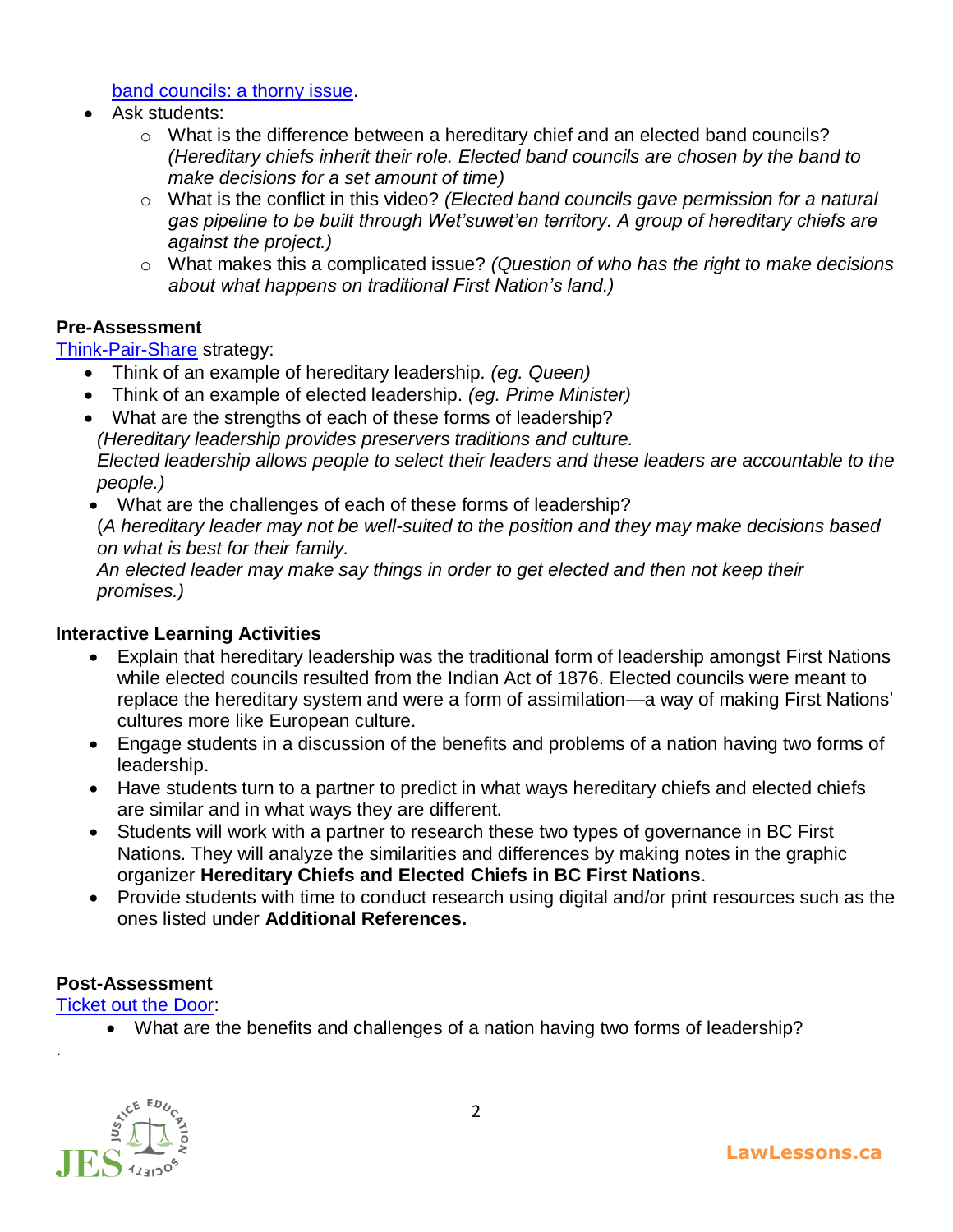### **Extension Activities**

- Introduce students to [Native-Land.ca,](https://native-land.ca/) an online platform where users can interact with maps of Indigenous territories, treaties, and languages, and locate themselves and their favorite places.
- Have students use [Native-Land.ca](https://native-land.ca/) to find out which first nation(s) territory their school is on.
- Have students use a [Think-Pair-Share](https://teaching.utoronto.ca/teaching-support/active-learning-pedagogies/active-learning-adapting-techniques/think-pair-share/) strategy to discuss the following:
	- o What do they know about the First Nation's territory that their school is on?
	- o What do they know about the culture of this First Nation?
- Have students use [First Nation Profiles Interactive Map](https://geo.aadnc-aandc.gc.ca/cippn-fnpim/index-eng.html) to learn more:
	- o Where is the local reserve?
	- o Does this first nation have hereditary leadership, elected leadership, or both?

### **Additional References**

### Blog

"Indigenous Corporate Training, Inc. Hereditary Chief definition and 5 FAQs.*" 2020,*  <https://www.ictinc.ca/blog/hereditary-chief-definition-and-5-faqs>

### News Articles

*BC CTV News. 2019. "Elected vs. Hereditary Chiefs: What's the Difference in Indigenous Communities?" January 11.*

[https://bc.ctvnews.ca/elected-vs-hereditary-chiefs-what-s-the-difference-in-indigenous-communities-](https://bc.ctvnews.ca/elected-vs-hereditary-chiefs-what-s-the-difference-in-indigenous-communities-1.4247466)[1.4247466](https://bc.ctvnews.ca/elected-vs-hereditary-chiefs-what-s-the-difference-in-indigenous-communities-1.4247466)

McCarty, Emily. 2019. "The Complicated History of Hereditary Chiefs and Elected Councils*." First Nations Drum*. February 4.

[http://www.firstnationsdrum.com/2019/02/the-complicated-history-of-hereditary-chiefs-and-elected](http://www.firstnationsdrum.com/2019/02/the-complicated-history-of-hereditary-chiefs-and-elected-councils/)[councils/](http://www.firstnationsdrum.com/2019/02/the-complicated-history-of-hereditary-chiefs-and-elected-councils/)

Sterritt, Angela. 2019 CBC. "When Pipeline Companies Want to Build on Indigenous Lands, with Whom do They Consult?" *CBC*. January 9.

[https://www.cbc.ca/news/canada/british-columbia/when-a-pipeline-wants-to-build-whose-in-charge-](https://www.cbc.ca/news/canada/british-columbia/when-a-pipeline-wants-to-build-whose-in-charge-1.4971597)[1.4971597](https://www.cbc.ca/news/canada/british-columbia/when-a-pipeline-wants-to-build-whose-in-charge-1.4971597)

## *Other*

BC First Nations Land, Title and Governance: Introduction. [n.d.] "The Story of First Nations Governance in BC." <http://www.fnesc.ca/wp/wp-content/uploads/2019/08/1.3-The-Story-of-First-Nations-Governance.pdf>

BC Treaty Commission. 2020. "Self-Government." <http://www.bctreaty.ca/self-government>

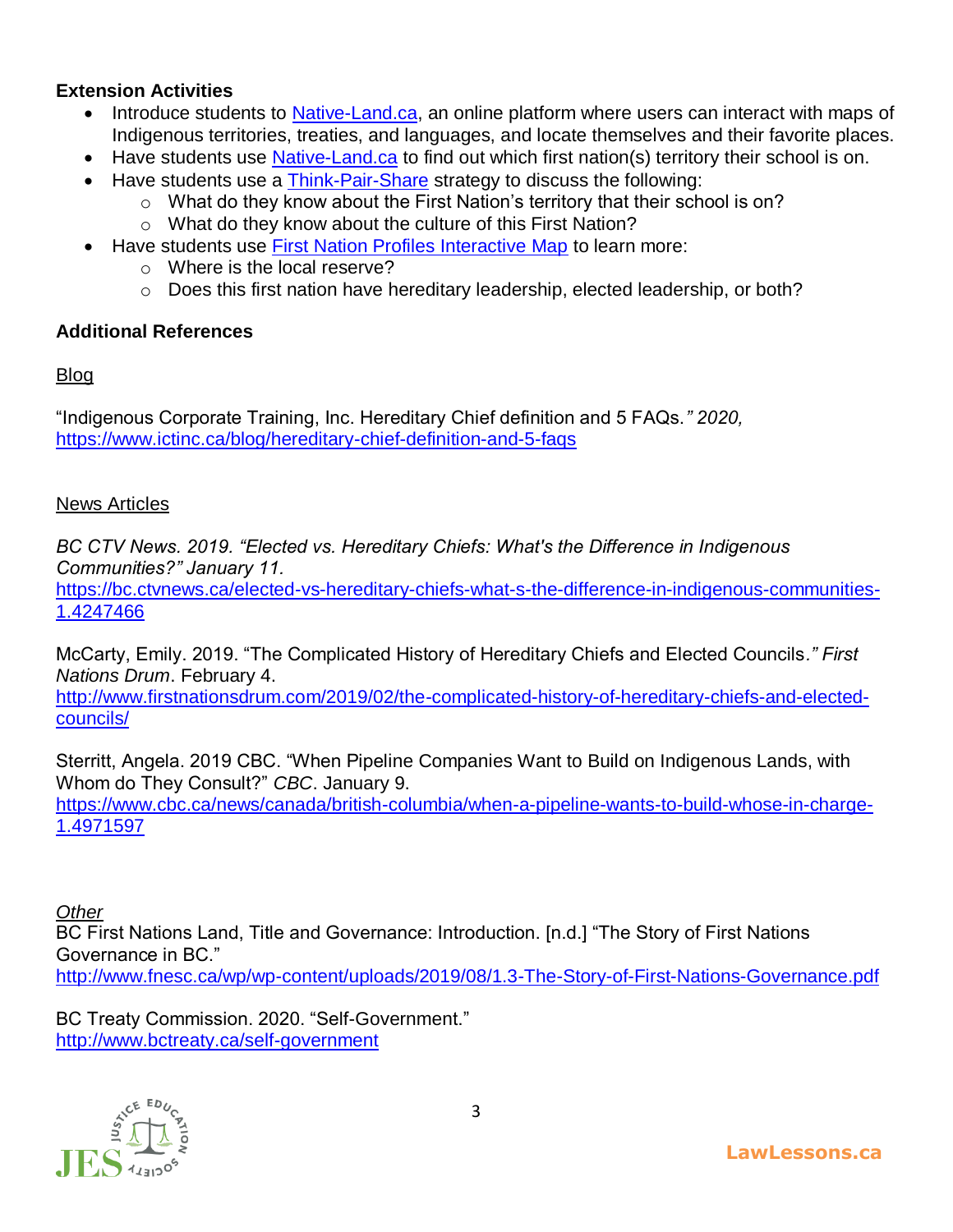Canada. 2017. "First Nations in Canada." May 2. <https://www.rcaanc-cirnac.gc.ca/eng/1307460755710/1536862806124>

Canada. 2020. "Governance." May 27. <https://www.sac-isc.gc.ca/eng/1100100013803/1565358492034>

Canada. 2018. "Principles: Respecting the Government of Canada's Relationship with Indigenous Peoples."

<https://www.justice.gc.ca/eng/csj-sjc/principles.pdf>

Canada. 2020. "Self-Government." August 25. <https://www.rcaanc-cirnac.gc.ca/eng/1100100032275/1529354547314>

First Nations Financial Management Board. 2020. "First Nations Governance Project." <https://fnfmb.com/en/services/explore-new-paths/first-nations-governance-project>

Indigenous and Northern Affairs Canada. 2010. "Differences between Self-Governing First Nations and Indian Act Bands." September 15, <https://www.aadnc-aandc.gc.ca/eng/1100100028429/1100100028430>

Institute on Governance. 2018. "First Nations Governance Project: Phase 1." August, [https://iog.ca/services/indigenous-governance/fmb-and-iog-release-the-first-nations-governance](https://iog.ca/services/indigenous-governance/fmb-and-iog-release-the-first-nations-governance-phase-1-report/)[phase-1-report/](https://iog.ca/services/indigenous-governance/fmb-and-iog-release-the-first-nations-governance-phase-1-report/)

OECD iLibrary. 2020. "Chapter 1. Overview of Indigenous Governance in Canada: Evolving Relations and Key Issues and Debates."

<https://www.oecd-ilibrary.org/sites/b4446f31-en/index.html?itemId=/content/component/b4446f31-en>

#### **Materials and Resources**

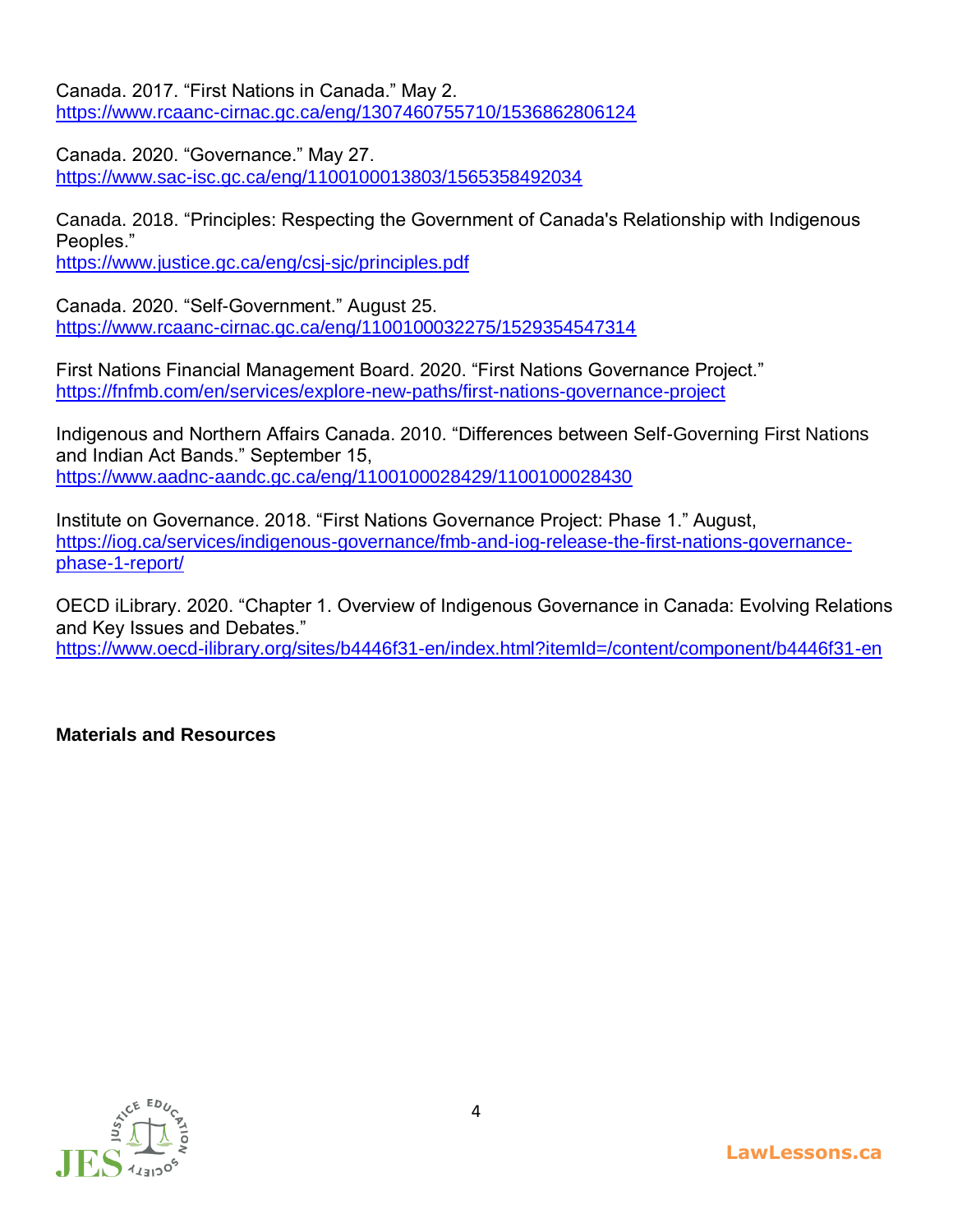



**LawLessons.ca**